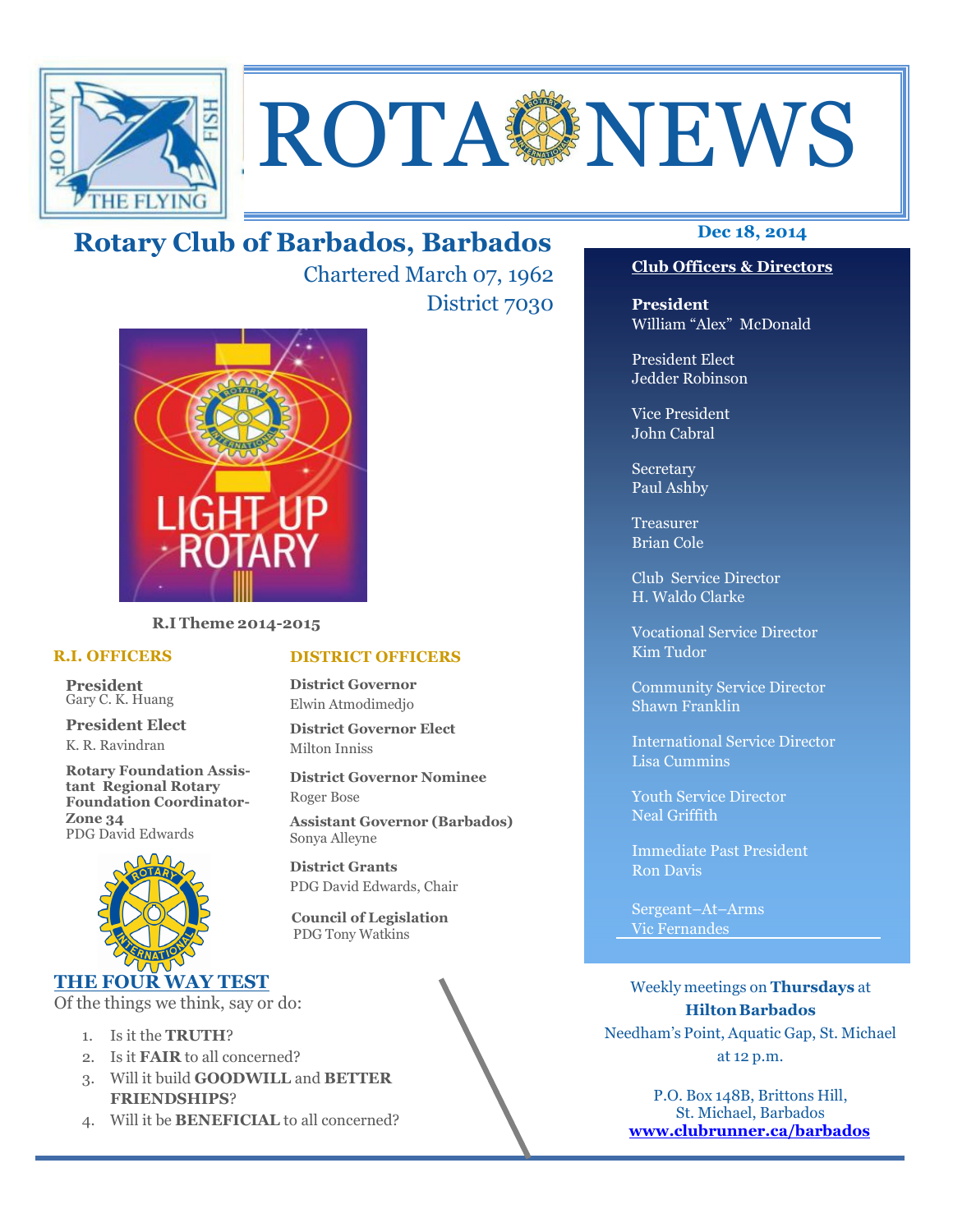#### **THE ROTARY CLUB OF BARBADOS WELCOMES ALL VISITING ROTARIANS AND GUESTS**

#### **TODAY THE GREETING TEAM IS MADE UP OF PAST DIRECTOR PETER WILLIAMS AND PAST PRESIDENT PER DIBBER**

**IN DECEMBER - ROTARY CELEBRATES - FAMILY MONTH - OUR THEME** - **"THE JOYS OF A FAMILY"**

**TODAY IS THE FINAL WEEKLY MEETING FOR 2014. WE CELEBRATE FAMILY WITH OUR ANNUAL CHRISTMAS LUNCHEON & CAROL SINGING WHERE WE ARE JOINED BY FAMILY AND FRIENDS.** 

#### **COMMENT:**

*When the Rotary Club of Barbados inducted its first female members on Jan 13, 2005, following the lead of the Rotary Club of Barbados–South which had led the way six months earlier, we took a leap of faith.* 

*Last week we inducted another female member, Donna Pierre - we also elected two females to serve as Directors for 2015-16; Dr. Tracy Archer and Annie Bertrand. On November 13, elected un-opposed for the position of President 2016-17 was another female, Lisa Cummins. Therefore come July 01, 2015 for the first time in our history, three females will be an integral part of the management of our Club.* 

*Let us congratulate them for offering to continue to serve!* 

#### **MEET OUR GREETER TEAM**



Bruxelles Vesale

**Past Director Peter Williams** joined the Club on May 05, 2005. His Classification is Electric - Light & Power. He was introduced by PDG Sir Stanley Blanchette. Peter served as Director of Vocational Services 2009— 2011. He served as Chair, Challenged & Senior Citizens 2006-2009. He has also served as Editor of the RotaNews Bulletin.

Currently he serves on the Children's Homes, Vocational Service and PR committees.

#### **On July 01, 2013 Past President Per**

**Dibber** transferred membership to the Rotary Club of Barbados. He has served with the following clubs:

2005: Joined RC New Delhi Midtown 2007: Transferred membership to RC



2009 - 2011: Director International Relations, RC Bruxelles Vesale

2012 - 2013: President RC Bruxelles Vesale

He has been involved in several matching grant projects, the most recent involving Rotary clubs in 4 continents to provide clean drinking water to 20 schools in Thailand. This was achieved through the RC Bruxelles Vesale in conjunction with RC Bangkok South.

He received a Paul Harris Fellowship Award in 2013. Currently he serves on the Attendance, Fellowship, Environment and Vocational Service Committees

**FOLLOWING ARE THE HIGHLIGHTS OF THE BUSINESS MEETING HELD LAST WEEK - AN UPDATE WAS GIVEN ON CAROLS BY CANDLELIGHT– THE SENIOR CITIZENS PARTY - CRITERIA FOR THE SALE OF FOOD AT PUB-LIC EVENTS - INDUCTION OF A NEW MEMBER - ELECTION OF FIVE DIREC-TORS TO SERVE WITH PRESIDENT JEDDER FOR 2015-16** 

**At the start of the meeting President Alex asked the club to recognize the death of the aunt of PP Algie Leacock and the sister of Hon Rotarian Marina Leacock, Mrs. Thelma Mapp.** 

#### **SUMMARY OF THE PRESENTATION BY THE MINISTRY OF HEALTH**

**Following the hosting of Carols By Candlelight, the representatives of the Ministry of Health, Messrs Peter Blades and Trevor Taylor, who were in attendance thought it prudent to review the event with us in the area of food fandling.** 

**Following are their observations:** 

- **1. Improper dress code by food handlers sleeveless attire and jewelry worn**
- **2. Absence of hand washing stations**
- **3. Improper storage of food—height from the ground**
- **4. Improper stall construction lack of decking for floor construction and guttering for the run off of water**

**The Ministry of Health has offered to provide appropriate training for members of the club in mounting an outdoor event. This will include:** 

- **1. Food handling and**
- **2. Stall construction**

**These actions will be part of the requirements under CAP44 of the Health Services Act.** 

**—————————————————————————————— Selections by the Suzuki Violin Group at Carols By Candlelight** 



**MEETING DETAILS - Thursday December 11 SAA - PP Vic Fernandes** 

- **Attendance 60%**
- **Raffle \$168.60**
- **Winner PP Ron Davis**
- **Fines \$271.65**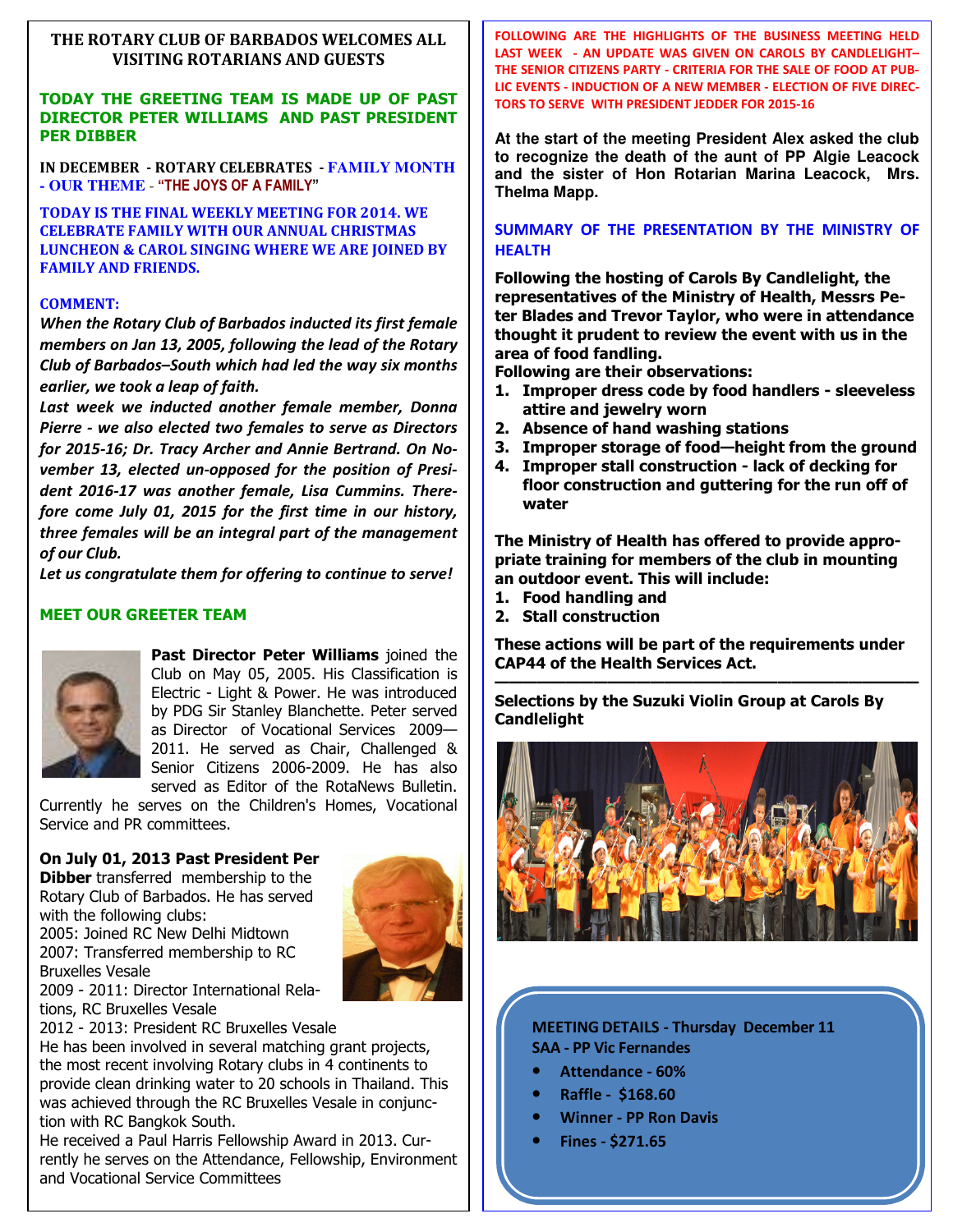#### **FOLLOWING ARE THE HIGHLIGHTS OF THE BUSINESS MEETING LAST WEEK - (CONT'D)**

#### **THE INDUCTION**



Rotarian Donna was inducted into the Rotary Club of St Augustine West in May 2010. During her short stint in Trinidad prior to relocating to Guyana, she assisted in PR and was trained at PETS as Secretary. However, due to work dictates, she relocated to Guyana. as it was intended to be a short sojourn and return to Trinidad, the provision made then - under the guidance from then DG Tony was to have her be adopted by a local club while still maintaining membership in Trinidad.

She stayed with the Rotary Club of Demerara for almost three years and was awarded

Rotarian of the Year 2011-12. Before that, she received the award for Community Service from Demerara. Aside from Rotary Donna is also the recipient of the Civilian Award for Humanitarian bestowed onto her by the US Southern Command. At the time it was the first time for a non US national and a civilian to receive such honours. Rotarian Donna holds an MSc in Sociology as well as an MBA. She is a disaster risk management specialist by profession.

—————————————————————————————————————————————————————————————————————————-

### **STATUS REPORTS**

#### **CAROLS BY CANDLELIGHT - SHOE BOX GIFTS APPEAL & DELIVERY OF GIFTS**

Chair Donella would like to thank all those who have contributed to this appeal.

**The Post Mortem for Carols By Candlelight will be held on January 13, 2015.** 

#### **REMINDER - SENIOR CITIZEN'S CHRISTMAS PARTY - DEC 14**

**Members were reminded of the Protocols for the event: Morning Set up-8.30 a.m.** 

**Arrival - 2.30 p.m. Sandwich & Drink - Dress Code - Evening Set up.** 

#### **ELECTIONS**

**The following candidates were elected to serve as Directors for the Year 2015-16; Chair Dr. Tracy, Secretary Paul, Chair Annie, Director Neal and Chair Winston. CONGRATULATIONS!!!** 

——————————————————————————— President Alex recognised Director Lisa with a Blue Pin, for sponsoring a new member Dr. Tracy Archer.

**President Alex, in recognising the National Honour, SCM received by SAA & PP Vic, presented him with a Victorian Silver Crown (1893) through a kind donation from Past Director Freddie Hart.** 

The Club was presented with a large tin of Quality Street Chocolates by visiting Rotarian PP David Druett - Rotary Club of Knaresborough, U.K. which were "reluctantly" shared by President Alex.

**Members were requested to generously support the Fund Raising Dinner hosted by the Rotaract Clubs of Barbados on Saturday, December 13. The funds will be used to assist in defraying the costs of the 2015 District Conference which will be held in Barbados.** 

#### End Polio Now

Watch the trailer for the documentary "The Final Punch" by Malik Ayub Sumbal and Rotary International about the challenges that Pakistan is currently facing in the fight to end polio: ow.ly/FVhLa ————————————

**Senior Citizens Christmas Party—Government House and the delivery of Gifts from Carols By Candlelight more photos can be seen on the website (© Lisa Cummins)**

#### **————————————————————————————— Some Seniors having a dance at Government House**



#### ——————————————————————————-- **AUTISM CORNER Do you know that Christmas can be a stressful time for families with children with autism?**

The food, the decor, the family events, the music can be all very overwhelming.

Here are my top ten tips for an autism-friendly Christmas! **Do share** ! Maybe it will also help those of you with typically-developed kids as well!

- Plan and discuss everything that is to be done on Christmas Day. No surprises!
- Make changes to your home decor gradually...the Bajan way of pulling the house down and putting back up on Christmas Eve is NOT going to work!
- Don't overwhelm them with big family gatherings especially with relatives like Aunt Bertha they haven't seen in years!
- Do create an opportunity for quiet time so that they can settle and regulate themselves!
- Do buy presents that they will like and don't open all the presents on Christmas Day.
- Give the kids a chance to get used to the new presents. Save new concept toys for another time!
- Do let them choose and decorate the home and tree themselves! Yes, the tree will get redecorated every day, but that's what Christmas brings!
- Do make sure that their favourite foods are a part of the Christmas menu...yes, that means serving spaghetti and meatballs if you must!
- Schedule eating time at regular times. So what if everyone isn't there yet, keep the kids on schedule.
- Expect that the tree and decor may have to stay up a while, with coaching and talking you may have the house back to normal by Valentines!

Relax, relax, relax. It's a beautiful Season, let your kids take the lead and enjoy ! **Tracey Knight-Lloyd**